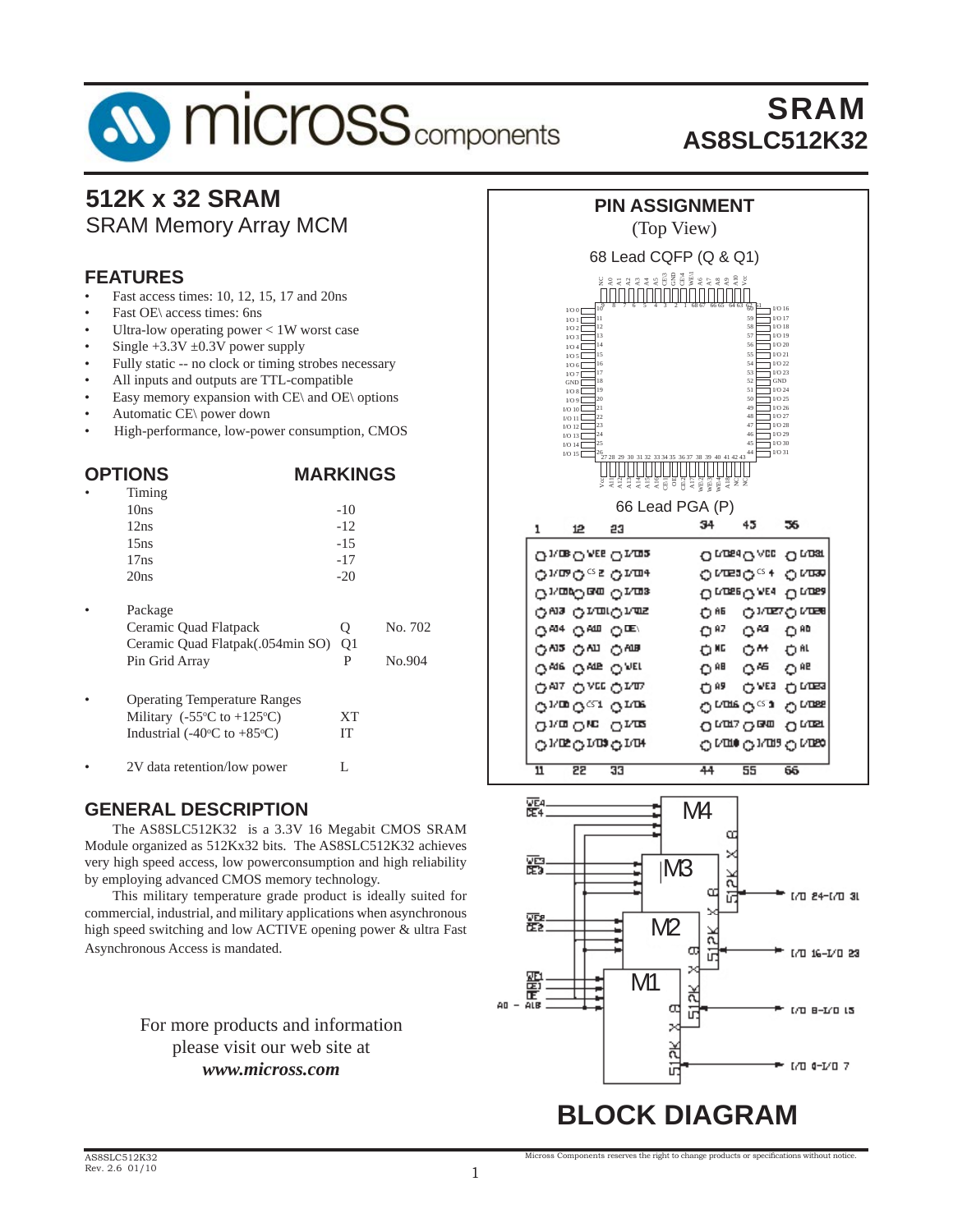

#### **ABSOLUTE MAXIMUM RATINGS\***

| Short Circuit Output Current(per I/O)20mA        |  |
|--------------------------------------------------|--|
| Voltage on Any Pin Relative to Vss5V to Vcc+4.6V |  |
|                                                  |  |

\*Stresses greater than those listed under "Absolute Maximum Ratings" may cause permanent damage to the device.

This is a stress rating only and functional operation on the device at these or any other conditions above those indicated in the operational sections of this specification is not implied. Exposure to absolute maximum rating conditions for extended periods may affect reliability.

\*\*Junction temperature depends upon package type, cycle time, loading, ambient temperature and airflow. See the Application Information section at the end of this datasheet for more information.

#### **ELECTRICAL CHARACTERISTICS AND RECOMMENDED DC OPERATING CONDITIONS** (-55°C  $\leq$  T<sub>A</sub>  $\leq$  125°C and -40°C to +85°C; Vcc = 3.3V ±0.3V)

| <b>DESCRIPTION</b>                      | <b>CONDITIONS</b>                                             | <b>SYMBOL</b>    | <b>MIN</b> | <b>MAX</b>    |    | <b>UNITS NOTES</b> |
|-----------------------------------------|---------------------------------------------------------------|------------------|------------|---------------|----|--------------------|
| Input High (logic 1) Voltage            |                                                               | V <sub>IH</sub>  | 2.2        | $V_{CC}$ +0.3 | ٧  |                    |
| Input Low (logic 1) Voltage             |                                                               | $V_{IL}$         | $-0.3$     | 0.8           | V  |                    |
| Input Leakage Current <sub>ADD.OE</sub> | 0V < V <sub>IN</sub> < V <sub>CC</sub>                        | <sup>I</sup> LI1 | $-10$      | 10            | μA |                    |
| Input Leakage Current <sub>WE.CE</sub>  |                                                               | $L_{L2}$         | $-10$      | 10            | μA |                    |
| Output Leakage Current <sub>I/O</sub>   | Output(s) Disabled<br>0V < V <sub>OUT</sub> < V <sub>CC</sub> | <sup>I</sup> LO  | $-10$      | 10            | μA |                    |
| <b>Output High Voltage</b>              | $I_{OH}=-4.0$ mA                                              | Ѵон              | 2.4        |               | V  |                    |
| <b>Output Low Voltage</b>               | $I_{OL} = 8.0 \text{mA}$                                      | V <sub>OL</sub>  |            | 0.5           | V  |                    |

|                                                                                                                                                   |                                                                                              |               | <b>MAX</b> |       |       |       |       |    |                    |
|---------------------------------------------------------------------------------------------------------------------------------------------------|----------------------------------------------------------------------------------------------|---------------|------------|-------|-------|-------|-------|----|--------------------|
| <b>DESCRIPTION</b>                                                                                                                                | <b>CONDITIONS</b>                                                                            | <b>SYMBOL</b> | $-10$      | $-12$ | $-15$ | $-17$ | $-20$ |    | <b>UNITS NOTES</b> |
| <b>High Speed</b><br>Power Supply<br><b>Current: Operating</b>                                                                                    | $CS\&V_{IL}$ ; $V_{CC}$ = MAX<br>$f = MAX = 1 / t_{RC} (MIN)$<br>Outputs Open, $OE = V_{IH}$ | $I_{\rm CC1}$ | 350        | 320   | 280   | 260   | 240   | mA | 2, 3, 13           |
|                                                                                                                                                   | Low Power (L)                                                                                |               | 280        | 240   | 200   | 180   | 160   |    |                    |
| Low Speed<br>Power Supply                                                                                                                         | $CS\&V_{IL}$ ; $V_{CC}$ = MAX<br>f = 10 MHz, OE\ = $V_{\text{IH}}$                           | $I_{CC2}$     |            |       |       |       |       | mA | 2                  |
| <b>Current: Operating</b>                                                                                                                         | Low Power (L)                                                                                |               | 120        | 80    | 80    | 80    | 80    |    |                    |
| Low Speed<br>Power Supply<br><b>Current: Operating</b>                                                                                            | $CS\&V_{IL}$ ; $V_{CC}$ = MAX<br>$f = 1$ MHz, OE\ = V <sub>IH</sub>                          | $I_{CC3}$     |            |       |       |       |       | mA | 2                  |
|                                                                                                                                                   | Low Power (L)                                                                                |               | 80         | 40    | 40    | 40    | 40    |    |                    |
| $CS\triangleright V_{IH}$ ; $V_{CC}$ = MAX<br>f = MAX = $1/t_{RC}$ (MIN)<br>Power Supply<br>Current: Standby<br>Outputs Open, OE\=V <sub>IH</sub> |                                                                                              | $I_{SBT1}$    | 100        | 80    | 80    | 80    | 80    | mA | 3, 13              |
|                                                                                                                                                   | Low Power (L)                                                                                |               | 80         | 60    | 60    | 60    | 60    |    |                    |
| <b>CMOS Standby</b>                                                                                                                               | $V_{IN}$ = $V_{CC}$ - 0.2V, or $V_{SS}$<br>$+0.2V$<br>$V_{CC}$ =Max; f = 0Hz                 | $I_{SBT2}$    | 80         | 60    | 60    | 60    | 60    | mA |                    |
|                                                                                                                                                   | Low Power (L)                                                                                |               | 50         | 36    | 36    | 36    | 36    |    |                    |

Micross Components reserves the right to change products or specifications without notice.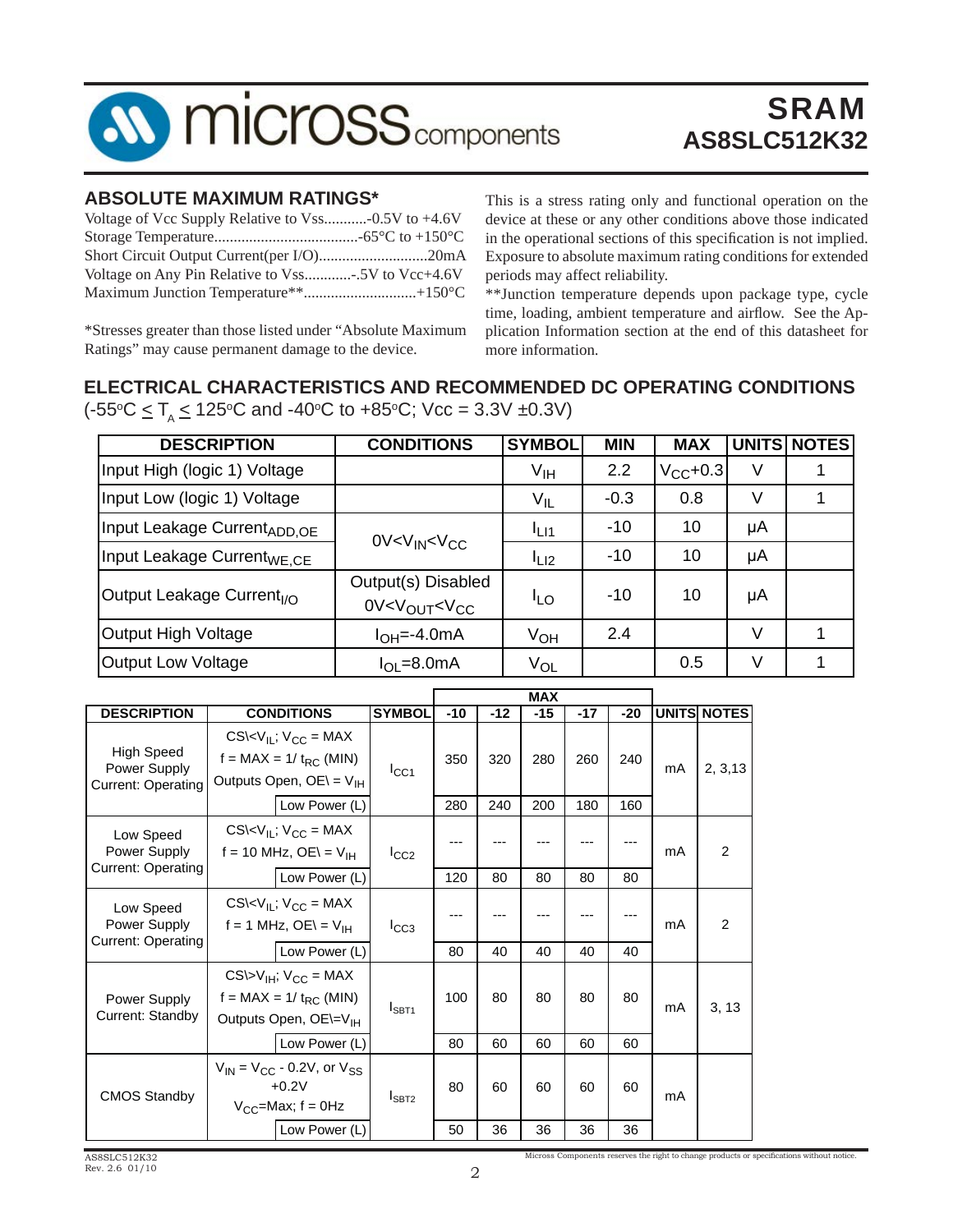

# **CAPACITANCE** (V<sub>IN</sub> = 0V, f = 1MHz, T<sub>A</sub> = 25°C)\*

| <b>SYMBOL</b>       | <b>PARAMETER</b>          | <b>MAX</b> | <b>UNITS</b> |
|---------------------|---------------------------|------------|--------------|
| $C_{ADD}$           | A0 - A18 Capacitance      | 40         |              |
| $C_{OE}$            | <b>OE</b> \ Capacitance   | 40         |              |
| $C_{WE}$ , $C_{CS}$ | WE\ and CS\ Capacitance   |            |              |
| $C_{10}$            | I/O 0- I/O 31 Capacitance | 15         |              |

**NOTE:**

\*This parameter is sampled.

### **AC TEST CONDITIONS**

| <b>TEST SPECIFICATIONS</b> |  |
|----------------------------|--|
|                            |  |
|                            |  |
|                            |  |
|                            |  |
|                            |  |



**FIGURE 1**

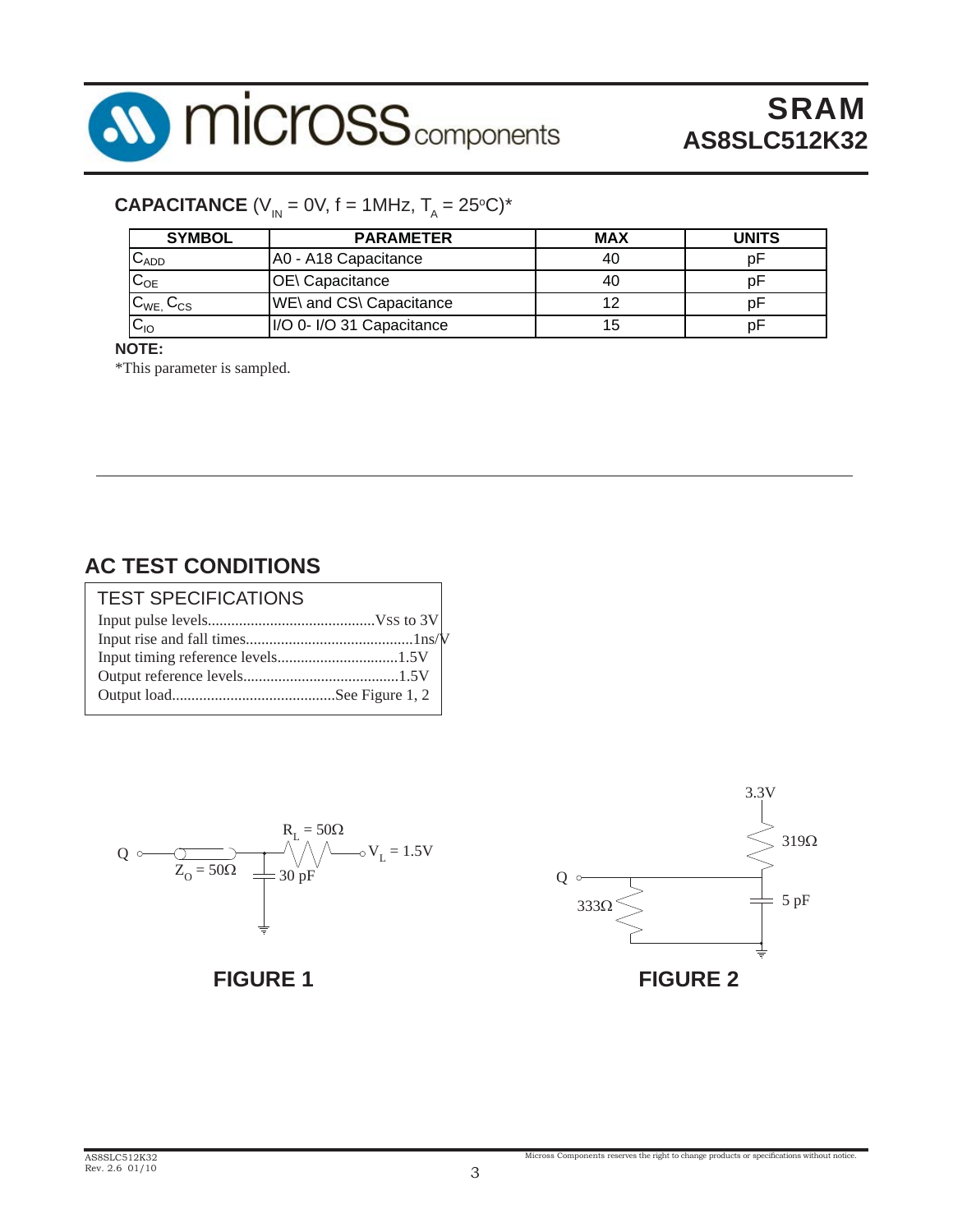

#### **ELECTRICAL CHARACTERISTICS AND RECOMMENDED AC OPERATING CONDITIONS**

(NOTE 5) (-55°C $\leq$ T<sub>A</sub> $\leq$  125°C and -40°C to +85°C; V<sub>cc</sub> = 3.3V ±0.3V)

|                                    | <b>SYMBOL</b>     |                | $-10$      |                | $-12$      |                | $-15$          |                | $-17$      |                | $-20$      |    |                    |
|------------------------------------|-------------------|----------------|------------|----------------|------------|----------------|----------------|----------------|------------|----------------|------------|----|--------------------|
| <b>DESCRIPTION</b>                 |                   | <b>MIN</b>     | <b>MAX</b> | <b>MIN</b>     | <b>MAX</b> | <b>MIN</b>     | <b>MAX</b>     | <b>MIN</b>     | <b>MAX</b> | <b>MIN</b>     | <b>MAX</b> |    | <b>UNITS NOTES</b> |
| <b>READ CYCLE</b>                  |                   |                |            |                |            |                |                |                |            |                |            |    |                    |
| <b>READ</b> cycle time             | <sup>t</sup> RC   | 10             |            | 12             |            | 15             |                | 17             |            | 20             |            | ns |                    |
| Address access time                | $A^{\dagger}$     |                | 10         |                | 12         |                | 15             |                | 17         |                | 20         | ns |                    |
| Chip select access time            | t <sub>ACS</sub>  |                | 10         |                | 12         |                | 15             |                | 17         |                | 20         | ns |                    |
| Output hold from address change    | <sup>t</sup> OH   | 1              |            | 2              |            | 2              |                | 2              |            | $\overline{2}$ |            | ns |                    |
| Chip select to output in Low-Z     | tLZCS             | 1              |            | $\mathcal{P}$  |            | 2              |                | 2              |            | $\overline{2}$ |            | ns | 4,6,7              |
| Chip select to output in High-Z    | <sup>t</sup> HZCS |                | 5          |                | 6          |                | $\overline{7}$ |                | 7.5        |                | 8          | ns | 4,6,7              |
| Output enable access time          | <sup>t</sup> AOE  | $\Omega$       | 5          | $\Omega$       | 6          | $\Omega$       | $\overline{7}$ |                | 7.5        | $\Omega$       | 8          | ns |                    |
| Output enable to output in Low-Z   | <sup>t</sup> LZOE | $\Omega$       |            | $\Omega$       |            | $\Omega$       |                | $\Omega$       |            | $\Omega$       |            | ns | 4,6                |
| Output disable to output in High-Z | <sup>t</sup> HZOE |                | 5          |                | 6          |                | $\overline{7}$ |                | 7.5        |                | 8          | ns | 4,6                |
| <b>WRITE CYCLE</b>                 |                   |                |            |                |            |                |                |                |            |                |            |    |                    |
| WRITE cycle time                   | 'WC               | 10             |            | 12             |            | 15             |                | 17             |            | 20             |            | ns |                    |
| Chip select to end of write        | t <sub>CW</sub>   | $\overline{7}$ |            | 8              |            | 10             |                | 11             |            | 12             |            | ns |                    |
| Address valid to end of write      | <sup>t</sup> AW   | $\overline{7}$ |            | 8              |            | 10             |                | 11             |            | 12             |            | ns |                    |
| Address setup time                 | <sup>t</sup> AS   | $\Omega$       |            | $\Omega$       |            | $\Omega$       |                | $\Omega$       |            | $\Omega$       |            | ns |                    |
| Address hold from end of write     | tAH <sup>t</sup>  | 0              |            | $\Omega$       |            | $\Omega$       |                | $\Omega$       |            | 0              |            | ns |                    |
| WRITE pulse width, CS\ controlled  | <sup>t</sup> WP1  | 9              |            | 10             |            | 12             |                | 14             |            | 15             |            | ns |                    |
| WRITE pulse width, WE\ controlled  | <sup>t</sup> WP2  | 9              |            | 10             |            | 12             |                | 14             |            | 15             |            | ns |                    |
| Data setup time                    | tds'              | 5              |            | 6              |            | $\overline{7}$ |                | 7.5            |            | 8              |            | ns |                    |
| Data hold time                     | <sup>t</sup> DH   | 1              |            | 1              |            | 1              |                | 1              |            | 1              |            | ns |                    |
| Write disable to output in Low-z   | LZWE <sup>t</sup> | $\overline{2}$ |            | $\overline{2}$ |            | 2              |                | $\overline{2}$ |            | $\overline{2}$ |            | ns | 4,6,7              |
| Write enable to output in High-Z   | <sup>t</sup> HZWE | 5              |            | 5              |            | 6              |                | 6.5            |            | 7              |            | ns | 4,6,7              |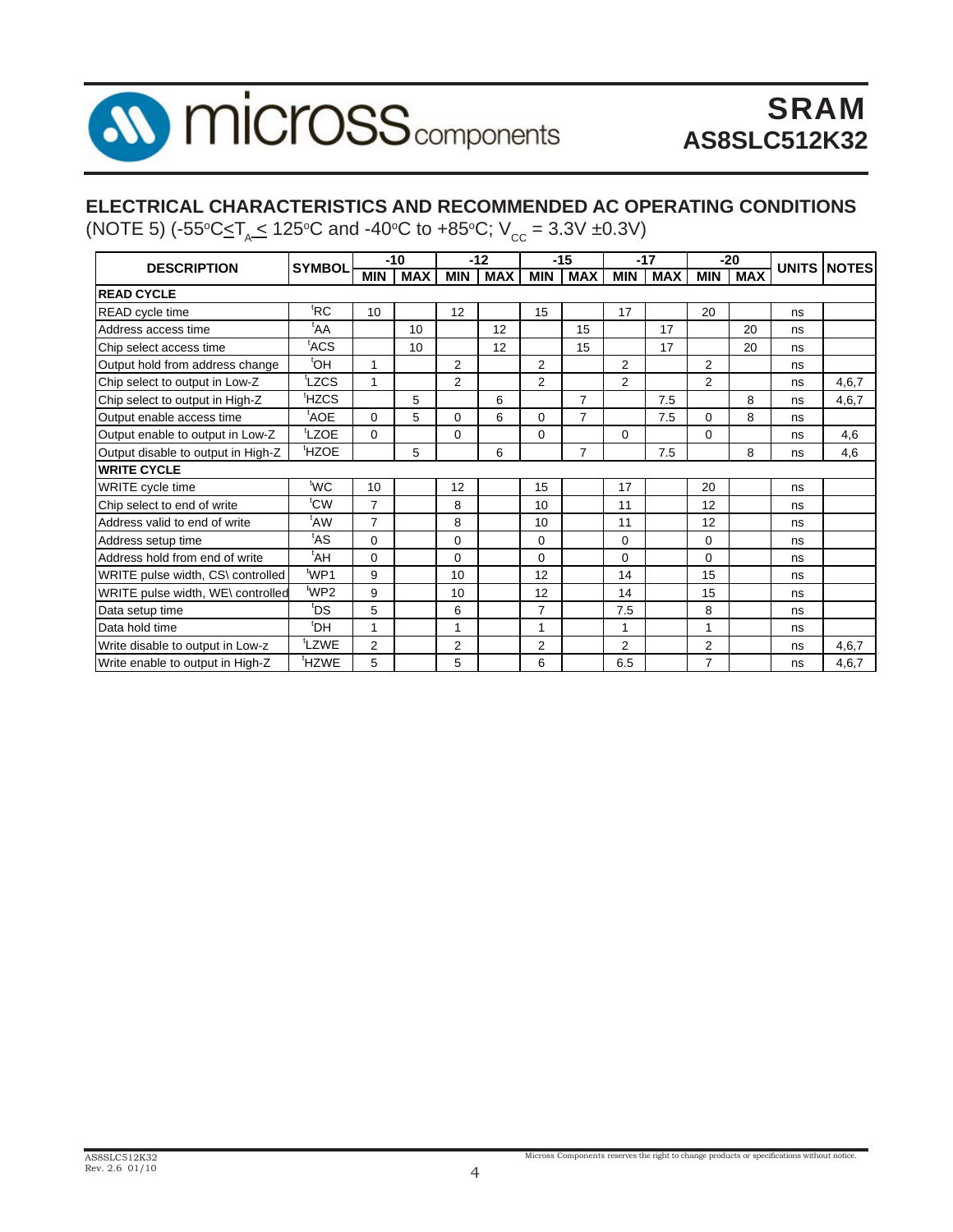

### **LOW POWER CHARACTERISTICS (L Version Only)**

| <b>DESCRIPTION</b>                             | <b>CONDITIONS</b>                                  | <b>SYMBOL</b>        | <b>MIN</b>                 | <b>MAX</b> | <b>UNITS</b> | <b>NOTES</b> |       |
|------------------------------------------------|----------------------------------------------------|----------------------|----------------------------|------------|--------------|--------------|-------|
| $V_{\text{cc}}$ for Retention Data             |                                                    |                      | $\mathsf{V}_{\mathsf{DR}}$ | 2          |              |              |       |
| <b>IData Retention Current</b>                 | All Inputs $@$ Vcc $\pm$ 0.2V<br>or $Vss + 0.2V$ , | $V_{CC} = 2V$        | <b>ICCDR</b>               |            | 24           | mA           |       |
|                                                | $CS = Vcc + 0.2V$                                  | $V_{\text{CC}} = 3V$ | <b>ICCDR</b>               |            | 32           | mA           |       |
| Chip Deselect to Data<br><b>Retention Time</b> |                                                    |                      | t <sub>CDR</sub>           | 0          |              | ns           |       |
| <b>Operation Recovery Time</b>                 |                                                    |                      | ŧR                         | 20         |              | ms           | 4, 11 |

# **LOW V<sub>cc</sub> DATA RETENTION WAVEFORM**



#### **NOTES**

- 1. All voltages referenced to  $V_{ss}$  (GND).
- 2. Worst case address switching.
- 3. ICC is dependent on output loading and cycle rates.

unloaded, and f=
$$
\frac{1}{\text{t}_{RC(MIN)}}\text{Hz}
$$

The specified value applies with the outputs

4. This parameter guaranteed but not tested.

5. Test conditions as specified with output loading as shown in Fig. 1 & 2 unless otherwise noted.

6.  $t_{HZCS}$ ,  $t_{HZOE}$  and  $t_{HZWE}$  are specified with  $C_{L}$ = 5pF as in Fig. 2. Transition is measured +/- 200 mV typical from steady state voltage, allowing for actual tester RC time constant.

7. At any given temperature and voltage condition,

 $t_{\text{HZCS}}$ , is less than  $t_{\text{LZCS}}$ , and  $t_{\text{HZWE}}$  is less than  $t_{\text{LZWE}}$ .

8. WE\ is HIGH for READ cycle.

9. Device is continuously selected. Chip selects and output enable are held in their active state.

10. Address valid prior to or coincident with latest occurring chip enable.

- 11.  $t_{\text{pc}}$  = READ cycle time.
- 12. Chip enable (CS\) and write enable (WE\) can initiate

Micross Components reserves the right to change products or specifications without notice

- and terminate a WRITE cycle.
- 13.  $I_{cc}$  is for full 32 bit mode.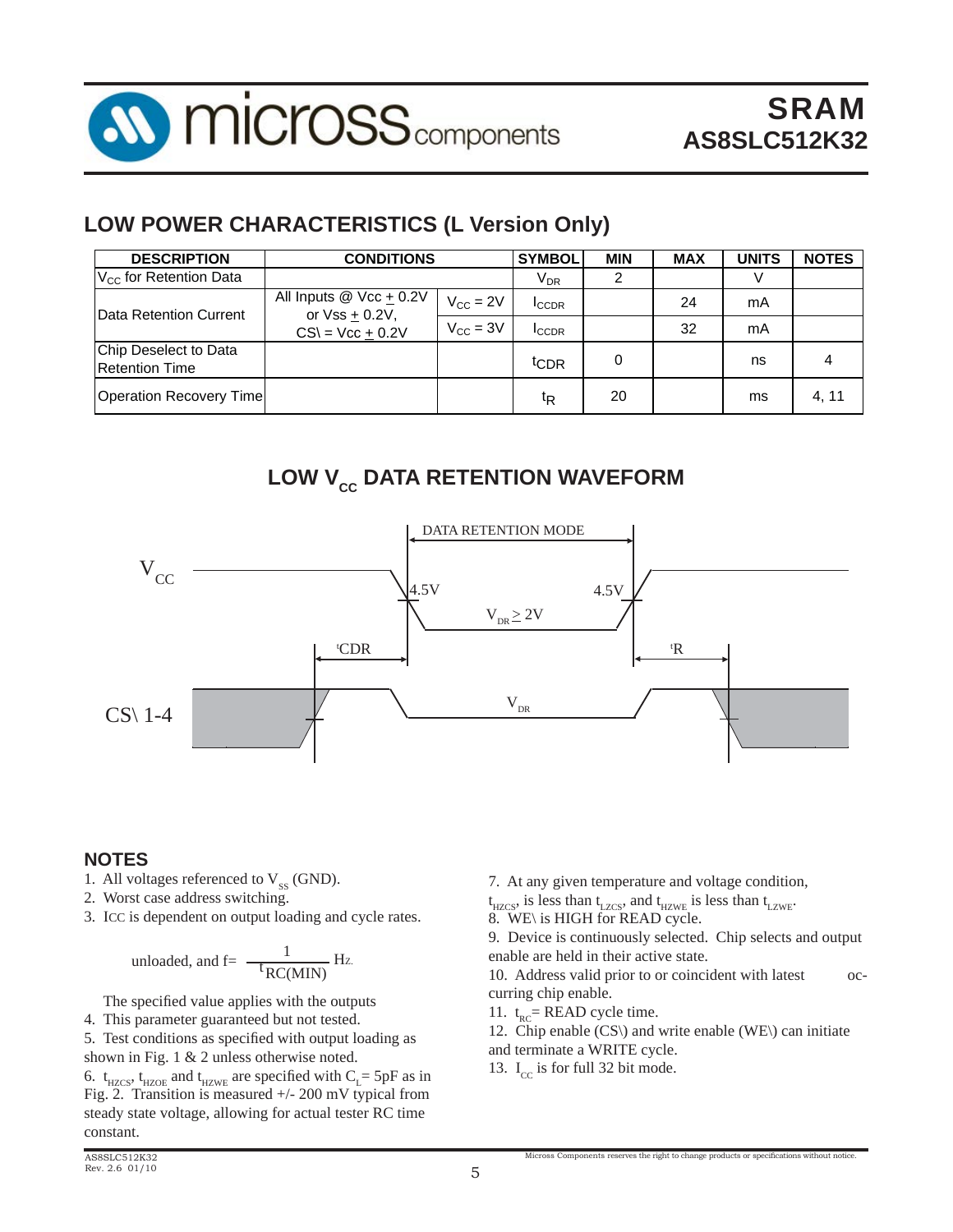

# **READ CYCLE NO. 1**



# **READ CYCLE NO. 2**

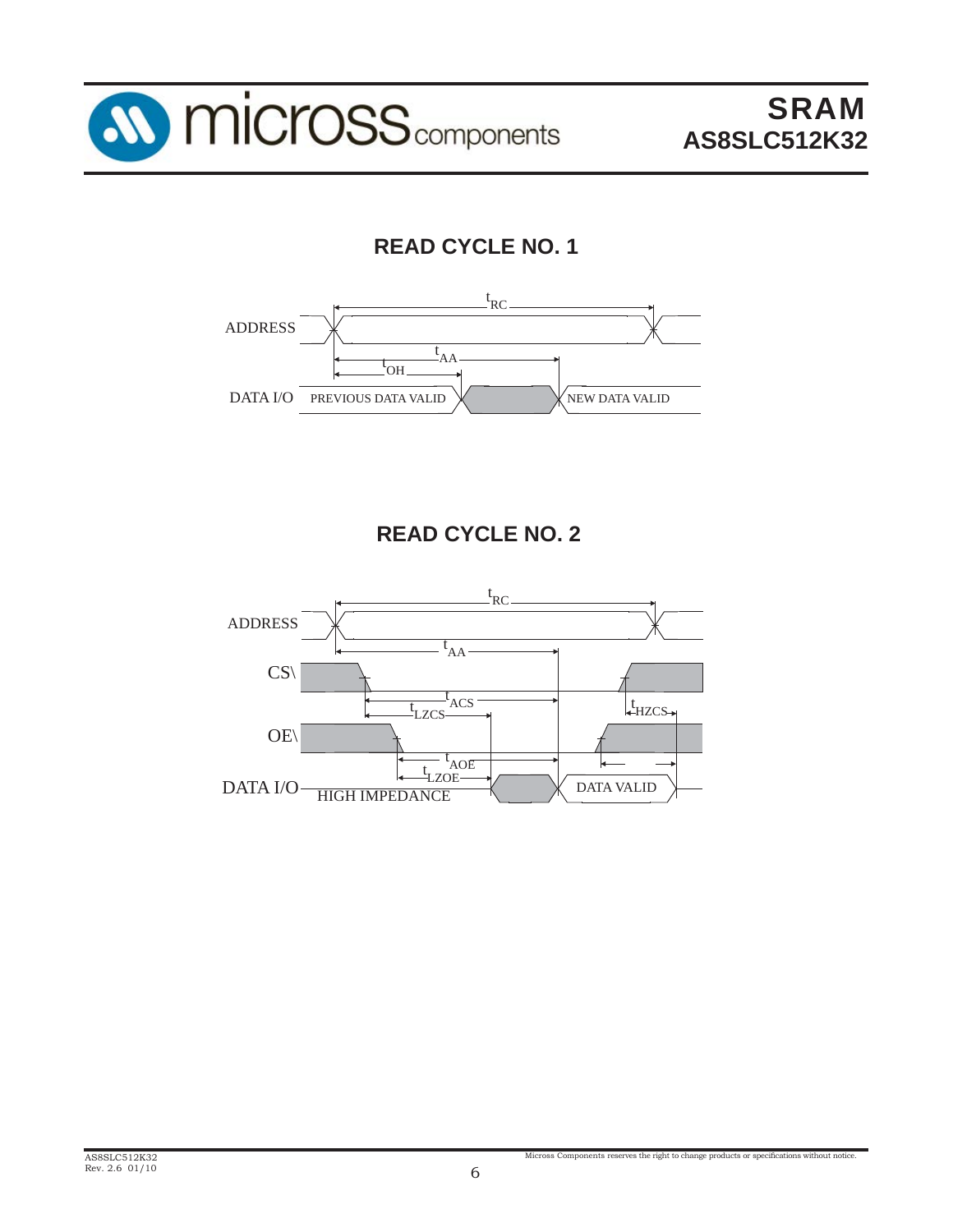

**WRITE CYCLE NO. 1** (Chip Select Controlled)



**WRITE CYCLE NO. 2** (Write Enable Controlled)



#### **NOTES**

1. All voltages referenced to  $V_{ss}$  (GND).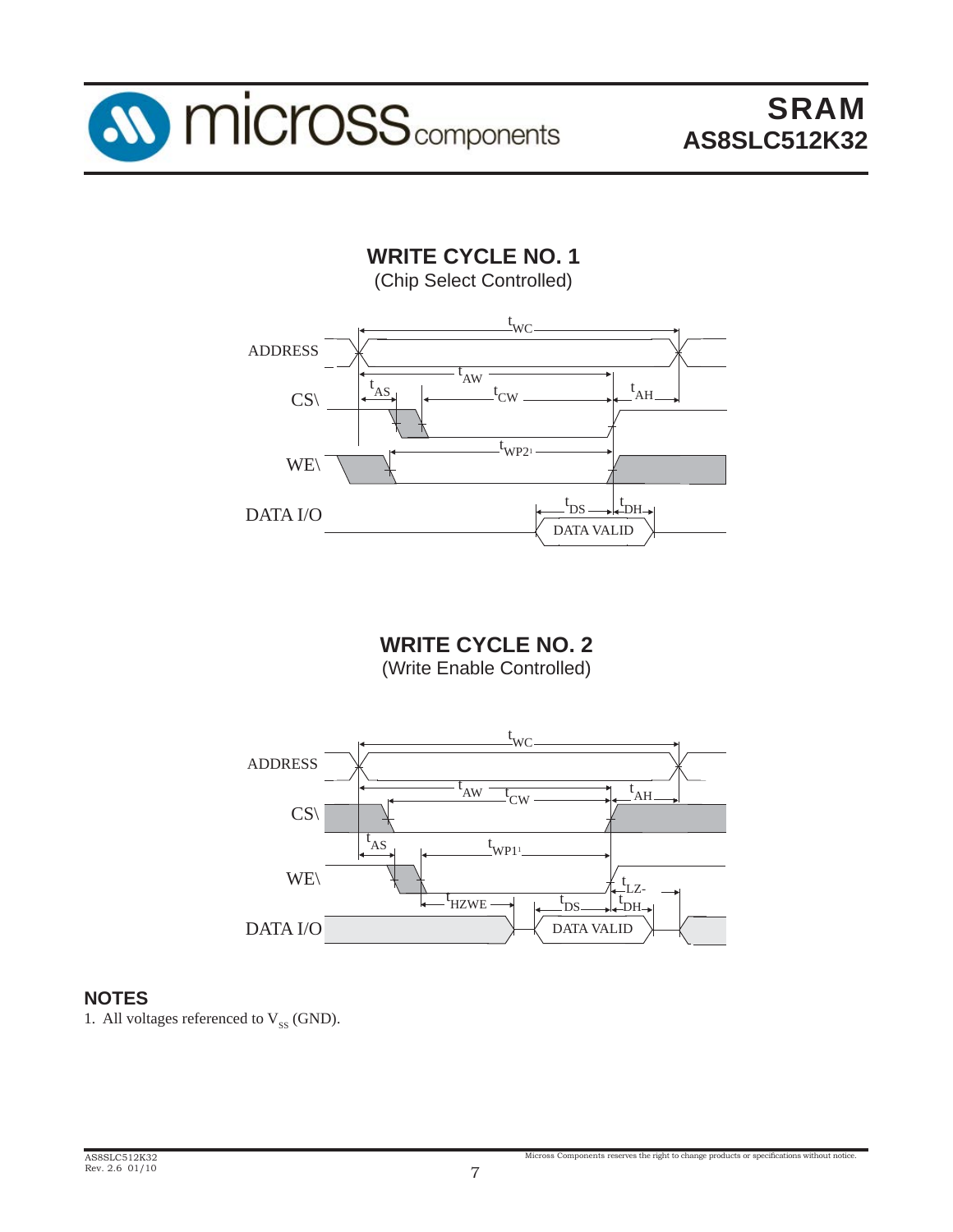

# **MECHANICAL DEFINITIONS\***

Micross Case #702 (Package Designator Q)



|                | <b>SMD SPECIFICATIONS</b> |            |  |  |  |  |  |
|----------------|---------------------------|------------|--|--|--|--|--|
| <b>SYMBOL</b>  | <b>MIN</b>                | <b>MAX</b> |  |  |  |  |  |
| Α              | 0.123                     | 0.196      |  |  |  |  |  |
| A <sub>1</sub> | 0.118                     | 0.186      |  |  |  |  |  |
| A2             | 0.000                     | 0.020      |  |  |  |  |  |
| R              | 0.010 REF                 |            |  |  |  |  |  |
| b              | 0.013                     | 0.017      |  |  |  |  |  |
| D              |                           | 0.800 BSC  |  |  |  |  |  |
| D1             | 0.870                     | 0.890      |  |  |  |  |  |
| D <sub>2</sub> | 0.980                     | 1.000      |  |  |  |  |  |
| F              | 0.936                     | 0.956      |  |  |  |  |  |
| e              | 0.050 BSC                 |            |  |  |  |  |  |
| R              | 0.005                     |            |  |  |  |  |  |
|                | 0.035                     | 0.045      |  |  |  |  |  |

*\*All measurements are in inches.*

Micross Components reserves the right to change products or specifications without notice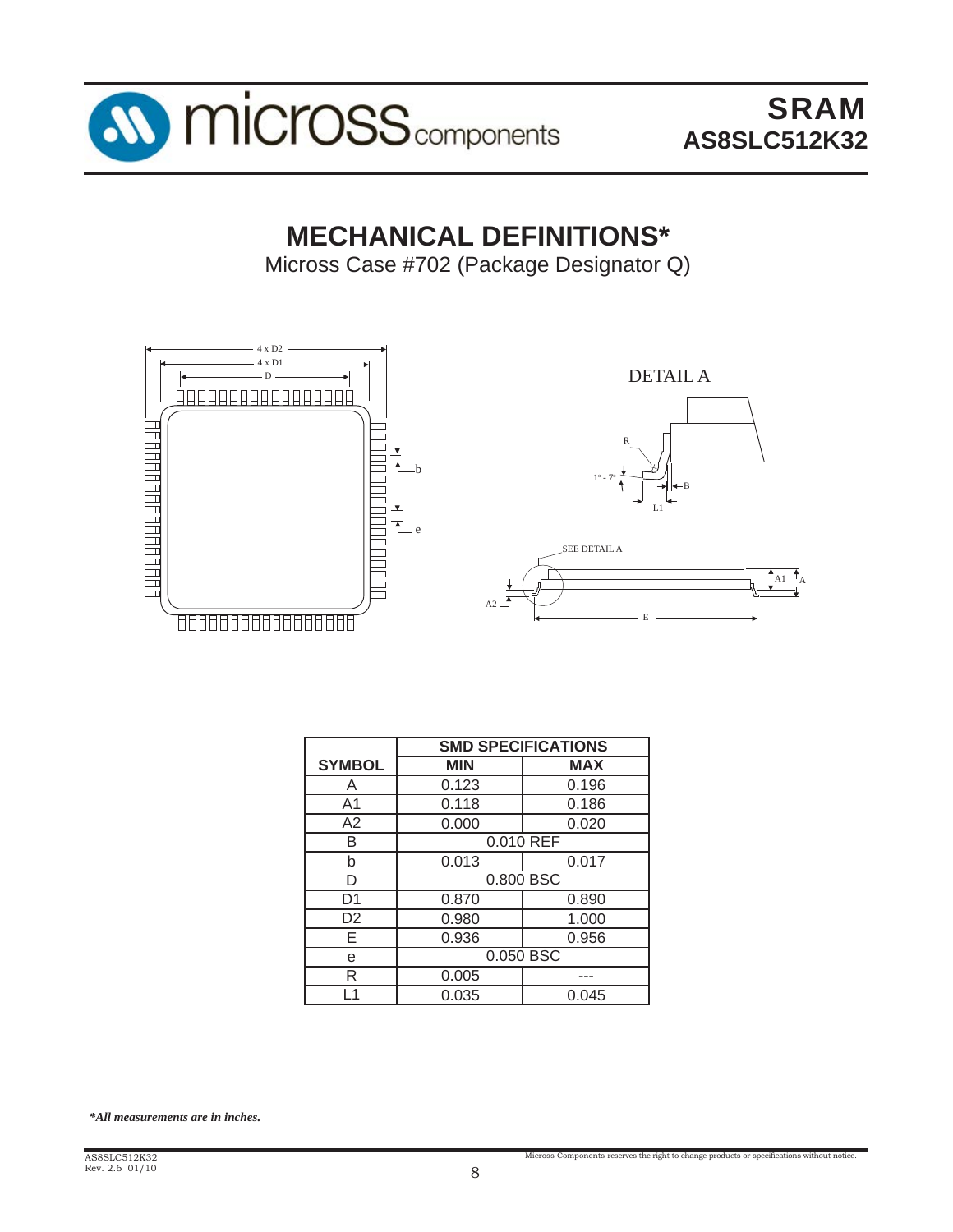

# **MECHANICAL DEFINITIONS\***

Micross Case #904 (Package Designator P)



|                | <b>SMD SPECIFICATIONS</b> |            |  |  |  |  |  |
|----------------|---------------------------|------------|--|--|--|--|--|
| <b>SYMBOL</b>  | <b>MIN</b>                | <b>MAX</b> |  |  |  |  |  |
| Α              | 0.144                     | 0.181      |  |  |  |  |  |
| A <sub>1</sub> | 0.025                     | 0.035      |  |  |  |  |  |
| фb             | 0.016                     | 0.020      |  |  |  |  |  |
| db1            | 0.045                     | 0.055      |  |  |  |  |  |
|                | 1.065                     | 1.085      |  |  |  |  |  |
| D1/E1          |                           | 1.000 TYP  |  |  |  |  |  |
| D <sub>2</sub> |                           | 0.600 TYP  |  |  |  |  |  |
| e              | 0.100 TYP                 |            |  |  |  |  |  |
|                | 0.145                     | 0.155      |  |  |  |  |  |
|                |                           |            |  |  |  |  |  |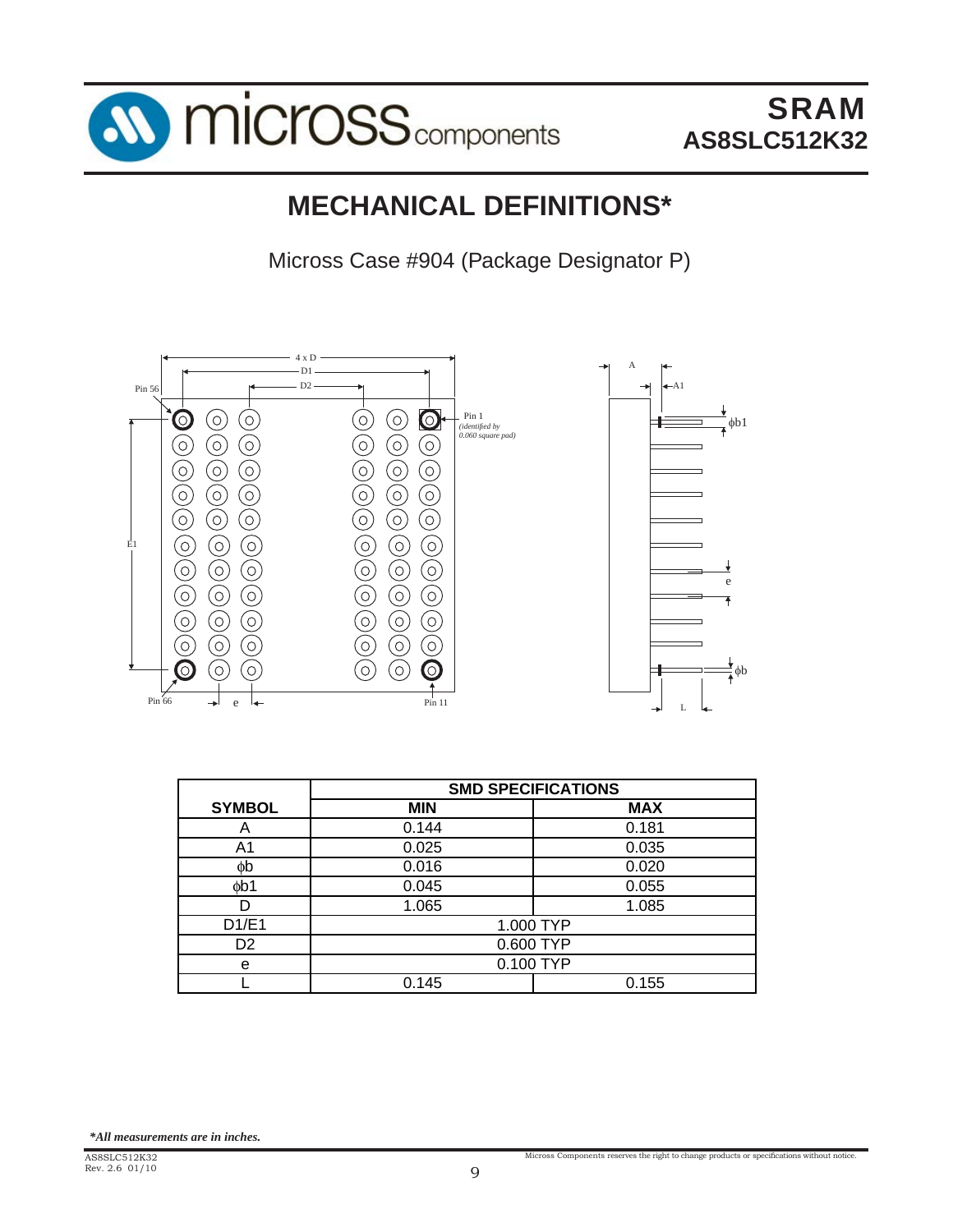

# **MECHANICAL DEFINITIONS\***

Micross Case (Package Designator Q1) Case Outline A



|               | <b>SMD SPECIFICATIONS</b> |            |  |  |  |  |  |
|---------------|---------------------------|------------|--|--|--|--|--|
| <b>SYMBOL</b> | <b>MIN</b>                | <b>MAX</b> |  |  |  |  |  |
| Α             |                           | 0.196      |  |  |  |  |  |
| A1            | 0.054                     |            |  |  |  |  |  |
| b             | 0.013                     | 0.017      |  |  |  |  |  |
| B             | 0.010 TYP                 |            |  |  |  |  |  |
| C             | 0.009                     | 0.012      |  |  |  |  |  |
| D/E           | 0.980                     | 1.000      |  |  |  |  |  |
| D1/E1         | 0.870                     | 0.890      |  |  |  |  |  |
| D2/E2         |                           | 0.800 BSC  |  |  |  |  |  |
| е             | 0.050 BSC                 |            |  |  |  |  |  |
|               | 0.035                     | 0.045      |  |  |  |  |  |
| R             | $0.010$ TYP               |            |  |  |  |  |  |

*\*All measurements are in inches.*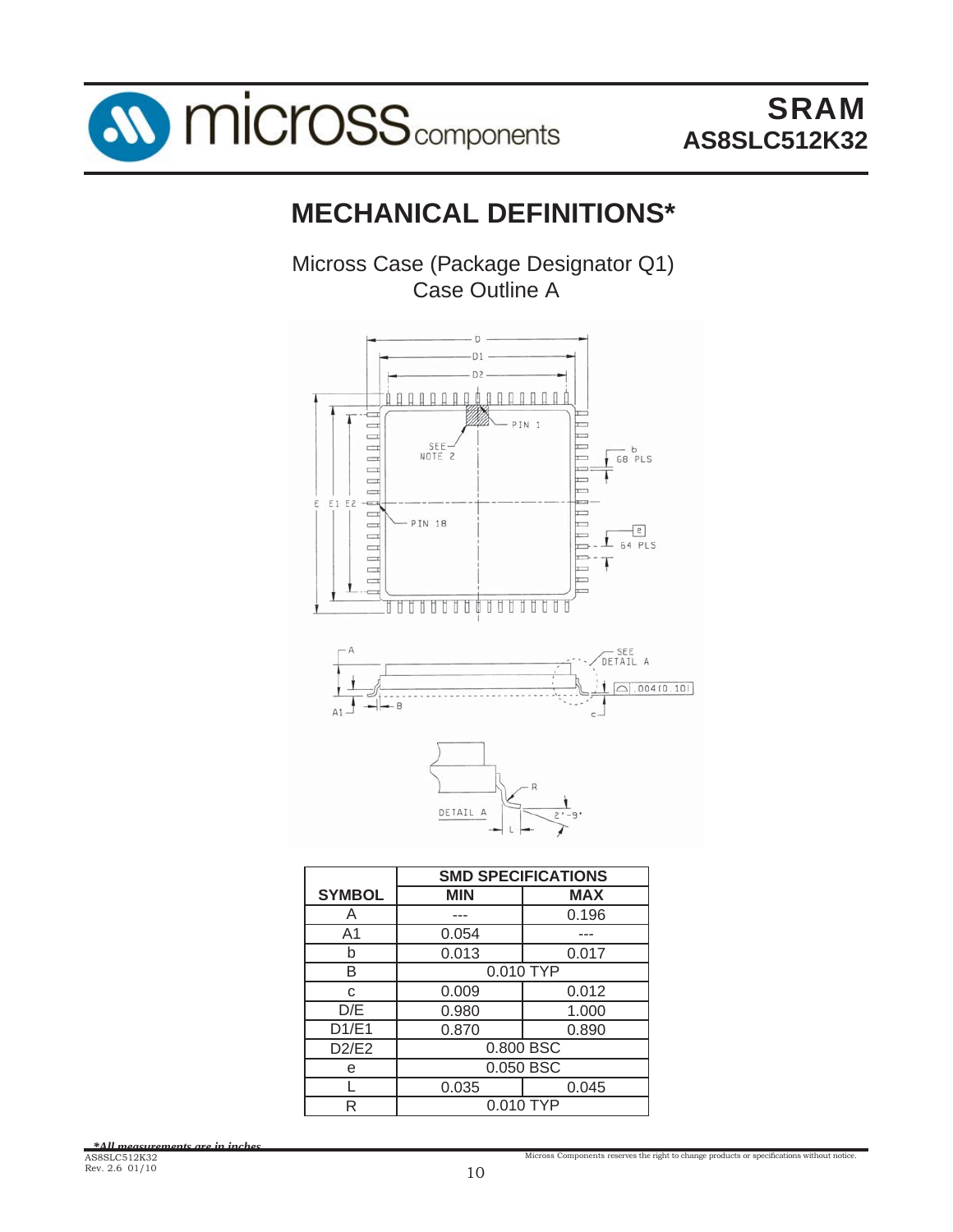

# **ORDERING INFORMATION**

| EXAMPLE: AS8SLC512K32Q-17L/XT |                        |             |         |              |  |  |  |
|-------------------------------|------------------------|-------------|---------|--------------|--|--|--|
| Device Number                 | Package<br>Type        | Speed<br>ns | Options | Process      |  |  |  |
| AS8SLC512K32                  | Q                      | $-10$       |         | r            |  |  |  |
| AS8SLC512K32                  | Q                      | $-12$       |         | r            |  |  |  |
| AS8SLC512K32                  | Q                      | $-15$       |         | Ā            |  |  |  |
| AS8SLC512K32                  | Q                      | $-17$       | ı       | Ā            |  |  |  |
| AS8SLC512K32                  | Q                      | -20         |         | ŗ.           |  |  |  |
| EXAMPLE: AS8SLC512K32P-12/IT  |                        |             |         |              |  |  |  |
| Device Number                 | Package<br>Type        | Speed<br>ns | Options | Process      |  |  |  |
| AS8SLC512K32                  | P                      | $-10$       |         | $\bar{\rho}$ |  |  |  |
| AS8SLC512K32                  | P                      | $-12$       |         | Ā            |  |  |  |
| AS8SLC512K32                  | P                      | -15         |         | ŗ.           |  |  |  |
| AS8SLC512K32                  | P                      | $-17$       |         | ₹            |  |  |  |
| AS8SLC512K32                  | P                      | $-20$       |         | r            |  |  |  |
| EXAMPLE: AS8SLC512K32Q1-12/XT |                        |             |         |              |  |  |  |
| Device Number                 | Package<br><u>Type</u> | Speed<br>ns | Options | Process      |  |  |  |
| AS8SLC512K32                  | Q1                     | - 10        |         | r            |  |  |  |
| AS8SLC512K32                  | Q1                     | $-12$       |         | Ā            |  |  |  |
| AS8SLC512K32                  | Q1                     | -15         | L       | ŗ.           |  |  |  |
| AS8SLC512K32                  | Q1                     | $-17$       |         | ŗ.           |  |  |  |
| AS8 SLC 512K32                | Q1                     | -20         |         | r            |  |  |  |

#### **\*AVAILABLE PROCESSES**

| $XT = Extended Temperature Range$   | -55 $\mathrm{^{\circ}C}$ to +125 $\mathrm{^{\circ}C}$ |
|-------------------------------------|-------------------------------------------------------|
| $IT = Industrial Temperature Range$ | -40 <sup>o</sup> C to +85 <sup>o</sup> C              |
| $883C =$ Military Processing        | -55 $\mathrm{^{\circ}C}$ to +125 $\mathrm{^{\circ}C}$ |

### **OPTION DEFINITIONS**

 $L = 2V$  data retention/low power

Micross Components reserves the right to change products or specifications without notice.